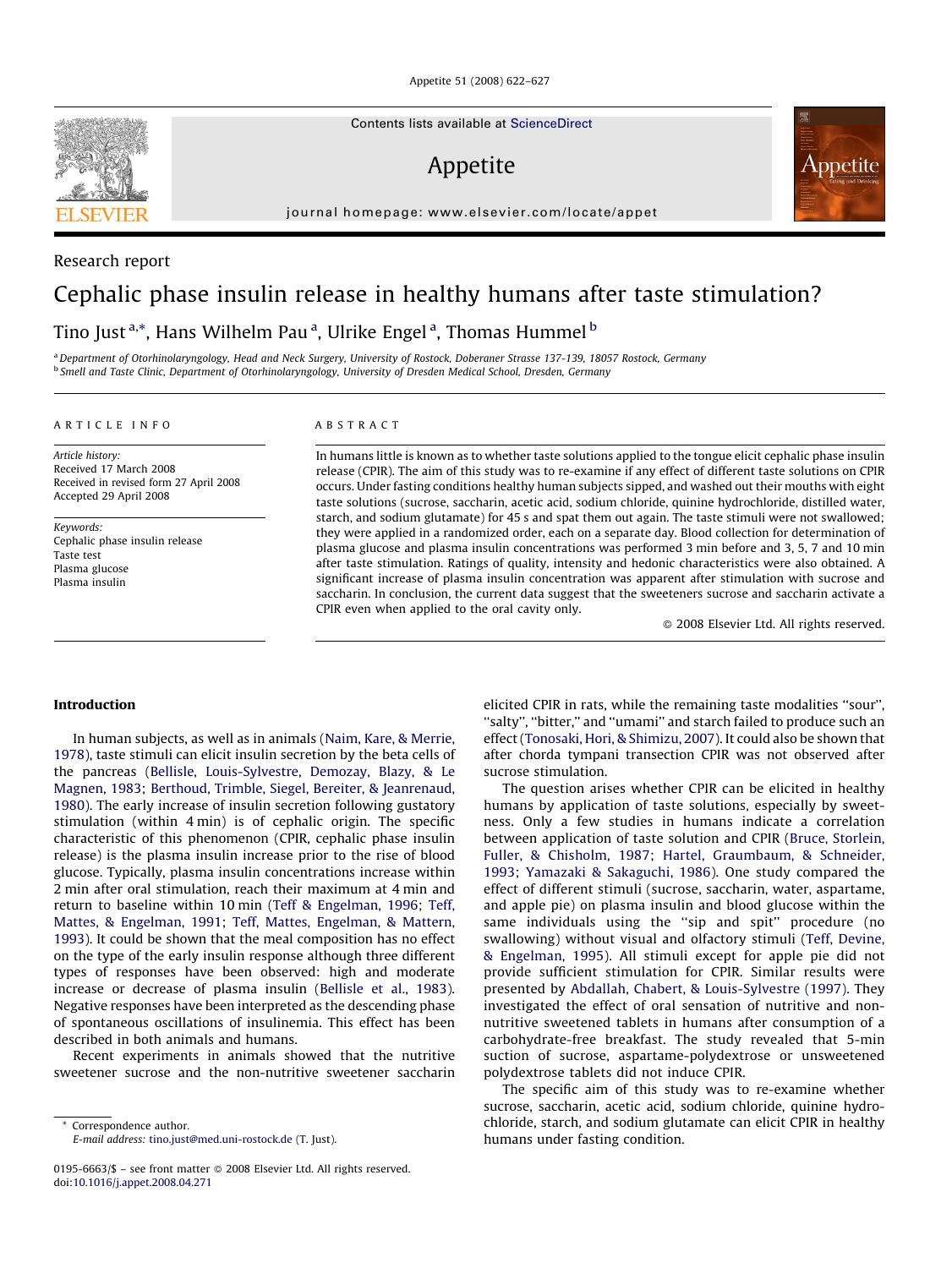#### Materials and methods

Subjects

In a pilot study eight taste solutions were applied to five healthy subjects (3 women and 2 men, mean age 29 years  $\pm$ 7.6 years; age range 22–37 years). In order to differentiate plasma insulin oscillations from CPIR, blood was sampled with no oral stimulus.

For the specific investigation of the effects of administration of sucrose and saccharin a total of 20 subjects (9 women and 11 men, mean age 26  $\pm$  5.4 years; age range 22–37 years) with mean body mass indices (BMI) of 23.3  $\pm$  23 kg/m $^2$  ranging from 18 to 26.8 kg/m $^2$ ) were included. All subjects exhibited normal taste function as assessed with the ''taste strips'' test kit [\(Mueller et al., 2003\)](#page-4-0).

Subjects were informed about aims of the study and provided their written consent. The study was conducted in strict compliance with the revised version of the Helsinki Declaration. The Ethics Committee of the General Medical Council of Mecklenburg Western Pomerania approved the design of the study.

Inclusion criteria for participation in the investigation were good health, age between 18 and 40 years, and normal self-rated gustatory function. Exclusion criteria were intake of drugs/diseases known to significantly diminish taste ability ([Griffin, 1992;](#page-4-0) [Schiffman & Zervakis, 2002](#page-4-0)), middle ear surgery, acute oral infections and smoking.

# Taste solution

Taste solutions were sucrose (1.0 M, sweet), acetic acid (0.1 M, sour), sodium chloride (0.5 M, salty), quinine hydrochloride (0.01 M, bitter), saccharin (0.01 M), starch (5%), sodium glutamate (0.2 M), and distilled water as control. The solutions were prepared by dissolving the used substances in distilled water.

Normal gustatory (including both, tests with the ''taste strips'' ([Mueller et al., 2003](#page-4-0)) and electrogustometry [\(Just, Pau, Steiner, &](#page-4-0) [Hummel, 2007](#page-4-0))) and normal intra-oral trigeminal function were ascertained at a separate occasion before the experiments proper.

# Taste strips

Testing gustatory function was performed on a separate occasion in addition to the trigeminal tests. Aim was to ascertain normal taste function. The interval between the gustatory and trigeminal tests ranged from 2 to 8 days. A whole mouth approach was applied using impregnated taste strips. The area of taste strips impregnated with taste solutions was 2 cm<sup>2</sup>, and the length of the strip was 8 cm, which compares to the capsaicin-impregnated strips (see below). Four concentrations were used for each quality (sweet: sucrose; sour: citric acid; salty: sodium chloride; bitter: quinine hydrochloride). The taste strips were presented in a randomized order starting with the lowest concentration. Before administration of each strip subjects rinsed their mouth with water. For whole mouth testing, the taste strip was placed in the midline of the tip region. With the strip still in their closed mouth, subjects had to pick one of four possible taste descriptors (''sweet,'' "sour," "salty," "bitter"). The total score was the sum of correctly identified tastes ranging from 0 to 16 for the whole mouth procedure.

# Electrogustometry – EGM

EGM provides quantitative data related to gustatory function although this is discussed controversially [\(Murphy, Quinonez, &](#page-4-0) [Nordin, 1995;](#page-4-0) [Stillman, Morton, Hay, Ahmad, & Goldsmith, 2003\)](#page-4-0). EGM is a reliable method to measure the electrical taste detection threshold.

The electric stimulus was applied with a bi-polar electrode (round surface of 0.79 cm<sup>2</sup>) using an electrogustometer (Halle II; Haberland, Halle, Germany). The electrode was placed on two anterior regions of the tongue (tongue tip, and edge), separately for the left and right sides. Stimuli were applied in increasing strengths (2 dB steps). Stimuli of 0.5 s duration were applied unilaterally, starting at  $-6$  dB (1.5  $\mu$ A) up to 40 dB, until the subject indicated that the applied stimulus had been perceived. If the subject did not perceive the 40 dB stimulus, a 1 mA (50 dB) stimulus was applied. If no sensation was perceived, the highest possible value (50 dB) was entered into the analysis. The stimulation frequency was 2 Hz. The mean value of two consecutive measurements was used as an estimate of EGM thresholds.

#### Samples and measurements

Subjects fasted for 12 h overnight (no food, only water). After the fasting period, measurements started at 6 a.m. on each day. At that time an intravenous dwelling canula was inserted in a cubital vein.

For adequate baseline sampling, blood from five subjects of the pilot study was sampled for a 12 min-period (seven samples) and no oral stimulus on a separate day.

The taste-related measurement started with a first blood collection (plasma glucose and plasma insulin) prior to taste stimulation. Subjects sipped 10 mL of the taste solution. They then swished the liquid in their closed mouths for 45 s before spitting it out again. The taste solutions were given in a randomized order, each solution was presented on a separate day. Blood sampling for determination of plasma glucose and plasma insulin concentrations was done 3 min before and 3, 5, 7, and 10 min after taste stimulation, respectively.

Blood glucose levels (mmol/L) were determined by glucose oxidase method (GLUCm, Beckman Coulter Ireland Inc., Galway, Ireland). Plasma insulin concentrations ( $\mu$ IU/mL) were assayed using an ECLIA (Electrochemiluminescence ImmunoAssay) Kit (Roche Diagnostics GmbH, Mannheim, Germany).

#### Characterization of sensations

Subjects characterized the sensation of the taste solution applied by selecting one of the five ''gustatory'' descriptors (''sweet'', ''sour'', ''salty'', ''bitter'', ''umami'', and ''no taste'').

#### Intensity ratings

Intensity ratings were assessed after 45 s of stimulation. For all investigations a numerical scale (10-item scale) ranging from 1 (very weak) to 10 (very strong) was used. Instructions for the test procedures were given prior to investigations (''please indicate when a sensation is present, assess the intensity after 10 s. and indicate the duration of the sensation'').

#### Hedonic ratings

A one-dimensional bi-polar hedonic scale with a numeric grading from  $-4$  (extremely unpleasant) through 0 (neither pleasant nor unpleasant) to +4 (extremely pleasant) was used to assess the hedonic tone of the presented taste stimuli.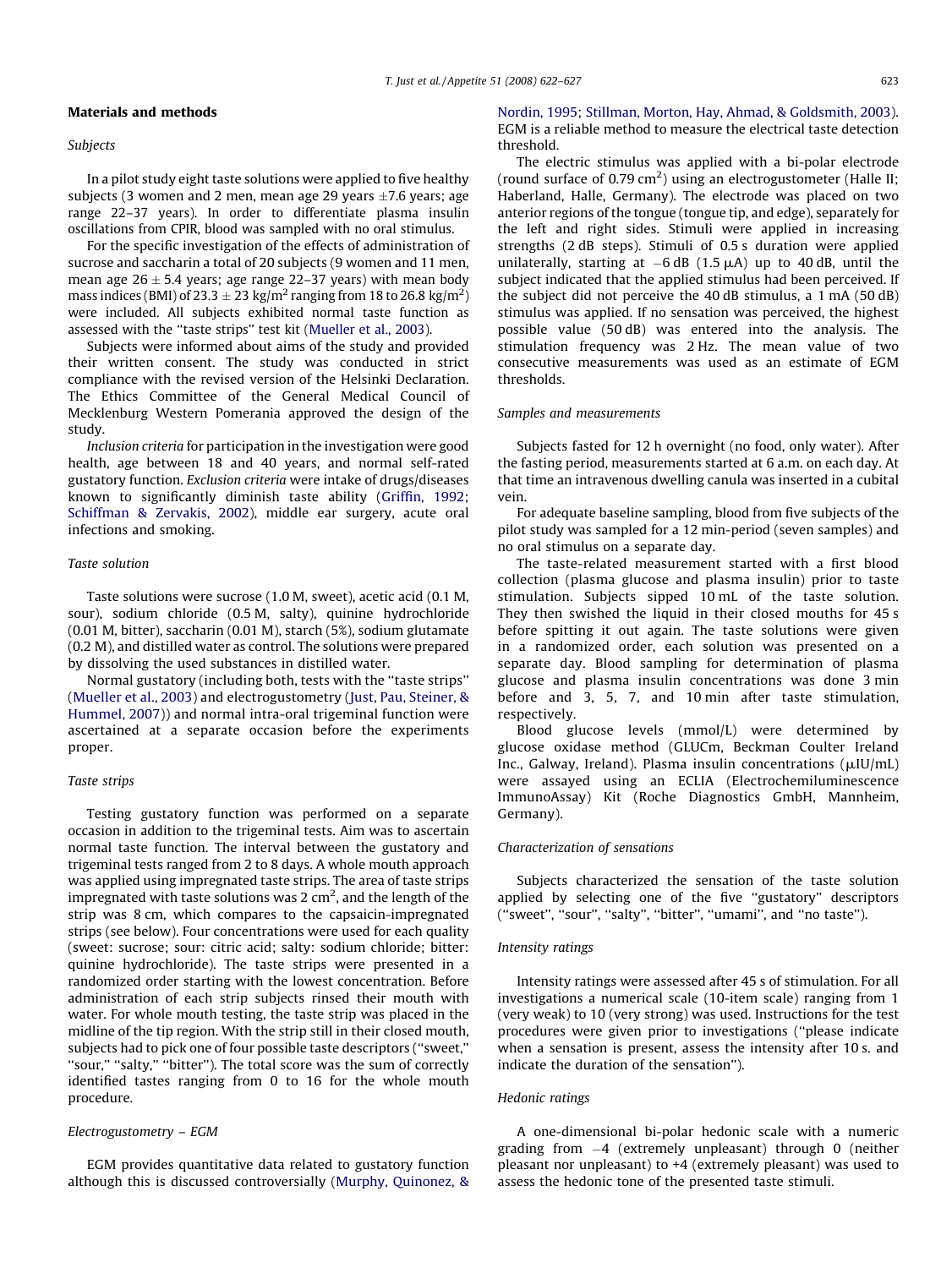<span id="page-2-0"></span>

| Table 1                                                                                                                                |  |  |  |
|----------------------------------------------------------------------------------------------------------------------------------------|--|--|--|
| Blood glucose and plasma insulin concentrations (means, S.D.) in healthy humans ( $n = 5$ and 20) for eight different taste substances |  |  |  |

|                      |                        | before         | 3 min         | 5 min          | 7 min          | $10$ min       | $\boldsymbol{n}$ |
|----------------------|------------------------|----------------|---------------|----------------|----------------|----------------|------------------|
| Sucrose (sweet)      | Glucose (mmol/L)       | $4.9 \pm 0.3$  | $4.9 \pm 0.3$ | $4.9 \pm 0.3$  | $4.95 \pm 0.3$ | $4.95 \pm 0.3$ | 20               |
|                      | Insulin $(\mu I U/mL)$ | $7.9 \pm 3.3$  | $8.3 \pm 2.7$ | $9.4 \pm 3.6$  | $8.9 \pm 0.3$  | $8.1 \pm 3.2$  | 20               |
| Starch               | Glucose                | $4.8 \pm 0.3$  | $4.9 \pm 0.4$ | $4.9 \pm 0.5$  | $4.9 \pm 0.5$  | $4.9 \pm 0.6$  | 5                |
|                      | Insulin                | $8.5 \pm 3.3$  | $9.3 \pm 5.4$ | $11 \pm 5.9$   | $10.6 \pm 5.7$ | $9.6 \pm 5.7$  | 5                |
| <b>OHCL</b> (bitter) | Glucose                | $4.8 \pm 0.3$  | $4.8 \pm 0.3$ | $4.8 \pm 0.3$  | $4.8 \pm 0.3$  | $4.8 \pm 0.2$  | 5                |
|                      | Insulin                | $8.0 \pm 3.3$  | $6.7 \pm 1.8$ | $9.6 \pm 4.0$  | $9.1 \pm 3.7$  | $9.1 \pm 4.3$  | 5                |
| Citric acid (sour)   | Glucose                | $5.1 \pm 0.3$  | $5.0 \pm 0.2$ | $5.0 \pm 0.3$  | $5.0 \pm 0.3$  | $5.0 \pm 0.3$  | 5                |
|                      | Insulin                | $11.0 \pm 3.9$ | $8.4 \pm 2.9$ | $9.9 \pm 4.0$  | $10.0 \pm 3.7$ | $9.2 \pm 3.0$  | 5                |
| Distilled water      | Glucose                | $4.8 \pm 0.2$  | $4.8 \pm 0.3$ | $4.8 \pm 0.2$  | $4.8 \pm 0.2$  | $4.7 \pm 0.2$  | 5                |
|                      | Insulin                | $8.8 \pm 2.9$  | $9.5 \pm 4.6$ | $10.4 \pm 4.6$ | $10.0 \pm 3.3$ | $7.5 \pm 1.9$  | 5                |
| MSG (umami)          | Glucose                | $4.9 \pm 0.2$  | $4.9 \pm 0.3$ | $4.9 \pm 0.3$  | $5.0 \pm 0.3$  | $5.0 \pm 0.3$  | 5                |
|                      | Insulin                | $8.9 \pm 2.7$  | $7.2 \pm 2.8$ | $8.5 \pm 3.5$  | $9.3 \pm 3.7$  | $9.3 \pm 3.0$  | 5                |
| NaCl (salty)         | Glucose                | $4.9 \pm 0.1$  | $4.8 \pm 0.2$ | $4.8 \pm 0.2$  | $4.8 \pm 0.2$  | $4.9 \pm 0.3$  | 5                |
|                      | Insulin                | $5.5 \pm 3.3$  | $5.3 \pm 3.2$ | $5.6 \pm 3.6$  | $5.8 \pm 3.0$  | $6.1 \pm 2.8$  | 5                |
| Saccharin            | Glucose                | $4.8 \pm 0.3$  | $4.8 \pm 0.3$ | $4.8 \pm 0.3$  | $4.85 \pm 0.3$ | $4.9 \pm 0.3$  | 20               |
|                      | Insulin                | $8.5 \pm 4.9$  | $8.8 \pm 4.4$ | $9.4 \pm 4.3$  | $9.4 \pm 5.0$  | $9.4 \pm 4.6$  | 20               |

QHCL: quinine hydrochloride; MSG: sodium glutamate; NaCl: sodium chloride.

#### Statistical analysis

First an analysis of variance for repeated measures (rm-ANOVA) was performed among the subjects using the ''stimulant'' factors [sucrose, saccharin], ''glucose/insulin'' and the inter-subject-factor "sex" (female,  $n = 9$ ; male,  $n = 11$ ). In additional analyses we also investigated whether the assessment of the stimulant as more or less pleasant would influence the results (between subject factor "hedonic group" with hedonic ratings of sucrose or saccharin: " $\leq -1$ ",  $n = 10$ ; " $> -1$ ",  $n = 10$ ). When the analysis revealed significant main effects or significant interactions, t-tests were used for later testing. Pearson statistics were used for correlational analyses. The alpha level was set at 0.05. F-values were adjusted according to Greenhouse-Geisser. SPSS (SPSS Inc., Chicago, IL, USA) was used for statistical analyses and graphic representation of the results.

# Results

In the pilot study  $(n = 5)$ , a significant rise of plasma insulin concentration was found 5 min after simulation using sucrose, saccharin, starch and distilled water, while the blood glucose concentrations remained unchanged (Table 1). With regard to starch and distilled water, outliers caused the increase of insulin concentration, while after sucrose and saccharin stimulation in all five subjects CPIR was suggested.

EGM thresholds exhibited topographical differences being lowest at the tip of the tongue (tip vs. edge: Bonferroni tests for left and right sides:  $p < 0.001$ ) with no significant differences between left and right side ( $p > 0.05$ ). In comparison to normative

# Table 2

Hedonic and intensity ratings (means, S.D.) for the sweeteners sucrose and saccharin  $(n = 20)$ 

|                     | Subgroup   | Sucrose                       | Saccharin                    | p         |
|---------------------|------------|-------------------------------|------------------------------|-----------|
| Hedonic rating      | $"<-1"$    | $1.0 + 2.0$<br>$-1.8 \pm 0.8$ | $-0.5 + 1.6$<br>$-1.8 + 0.9$ | $0.002^*$ |
| Sweetness intensity | $45 - 1$ " | $1.9 + 1.2$<br>$7.1 + 1.5$    | $0.8 \pm 0.9$<br>$6.1 + 1.5$ | $0.008^*$ |
|                     |            |                               |                              |           |

 $Mean \pm S.D.$ 

 $p < 0.05$  significant differences between measures of sucrose and saccharin.

data [\(Mueller et al., 2003](#page-4-0)) all individuals included in this study had scores within the normal range (whole mouth procedure; means  $\pm$  standard deviation = 14.2  $\pm$  0.8).

The baseline sampling ( $n = 5$ ) revealed no significant changes in plasma insulin concentration within a 12 min period (Fig. 1).

## Sucrose and saccharin

Plasma insulin concentrations increased significantly after stimulation with sucrose and saccharin (factor "insulin":  $F[4,76] = 3.10$ ,  $p = 0.031$ ). There was no significant difference between the changes of insulin concentrations induced by the two stimulants (factor "stimulant":  $F[1,19] = 0.50$ ,  $p = 0.49$ ; interaction between factors "insulin" and "stimulant":  $F[4,76] = 0.70$ ,  $p = 0.56$ ) [\(Fig. 2](#page-3-0)). No such changes were seen for plasma glucose which retained the same concentration during the observation period ( $p > 0.12$ ).

Next we tested to which extent hedonic assessment of the stimulants affected the magnitude of CPIR. Nine of the 20 subjects assessed the hedonic tone of sucrose less than +2, while 11 subjects



Fig. 1. Baseline curve of plasma insulin concentration ( $\mu$ IU/mL) of healthy humans  $(n = 5)$  (means, S.E.M.). No statistically significant changes in plasma insulin were found.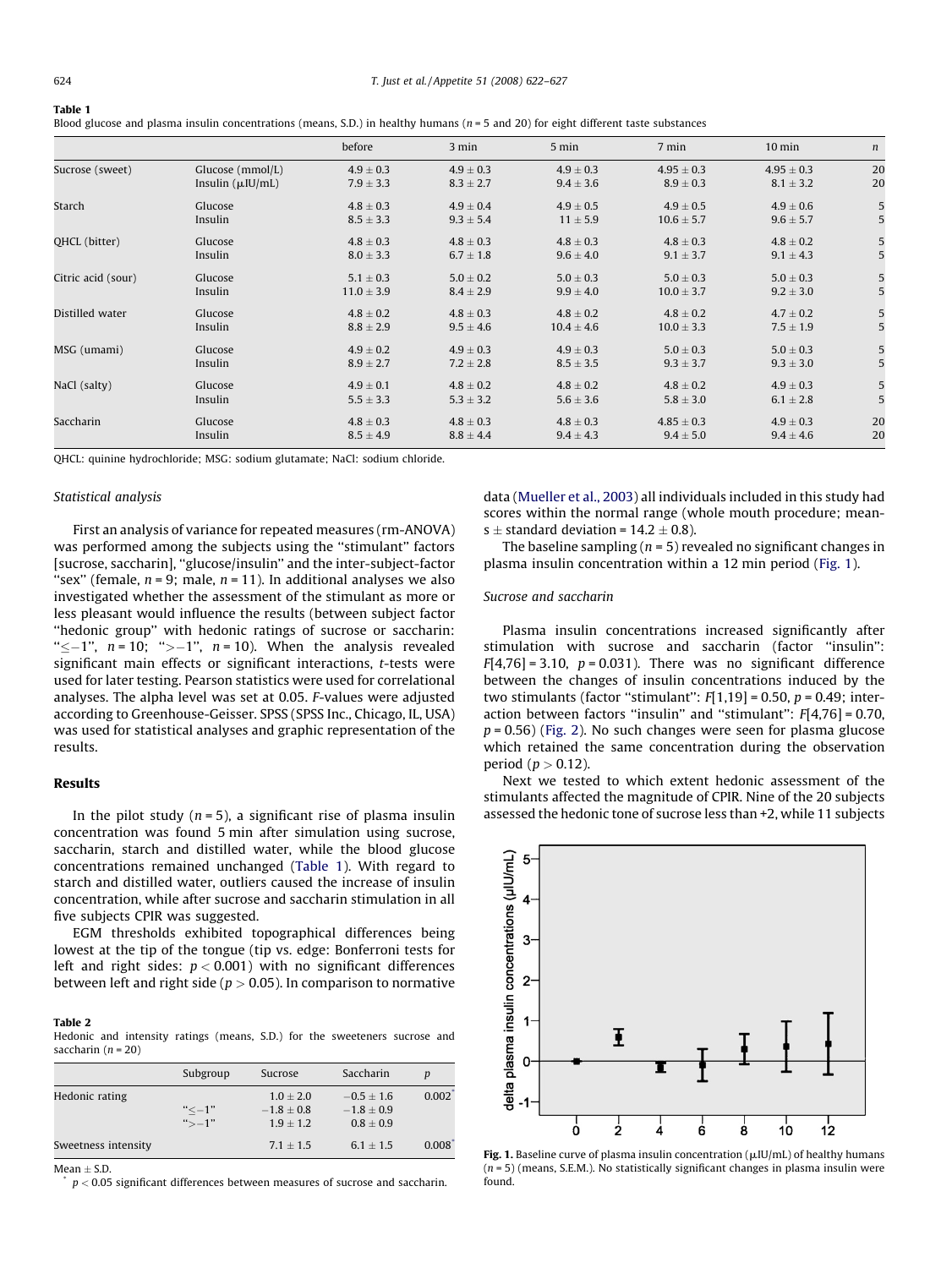<span id="page-3-0"></span>

Fig. 2. (a) Effect of taste stimulation with sucrose on plasma insulin concentrations from baseline ( $\mu$ IU/mL) of healthy humans ( $n = 20$ ) (means, S.E.M.) after subjects sipped and spat out the solutions after 45 s. An arrow indicates t = 0 min. Significant differences (\*) were found between concentration before stimulation and 5 min after sucrose stimulation ( $p < 0.05$ ). (b) Effect of taste stimulation with saccharin on plasma insulin concentrations from baseline ( $\mu$ IU/mL) of healthy humans ( $n = 20$ ) (means, S.E.M.) after subjects sipped and spat out the solutions after 45 s. An arrow indicates t = 0 min. Significant differences (\*) were found between concentration before stimulation and 5 min after sucrose stimulation ( $p < 0.05$ ).

rated the hedonic tone of sucrose as pleasant, with grades of +2 and higher [\(Table 2\)](#page-2-0). These two groups, however, did not differ with regard to the change of insulin plasma concentrations (also see Fig. 3a). There was no significant correlation between insulin concentrations and hedonic ratings for sucrose  $(r_{20} = -0.16,$  $p = 0.53$ ). Similar negative findings were obtained for saccharin where subjects were also divided in two groups according to their hedonic ratings (10 subjects with hedonic ratings of saccharin of  $-1$  and less, 10 subjects with hedonic ratings of 0 and higher). In addition, there was no significant correlation between insulin concentrations and ratings of hedonics  $(r_{20} = -0.15, p = 0.56,$ Fig. 3b) or intensity.

# Discussion

In the preliminary study data obtained from five healthy humans showed an increase of plasma insulin concentration for sucrose and saccharin, while blood glucose remained unchanged and very slight insulin concentration variations within a 12 minperiod.

In the larger group of 20 subjects a transient and significant increase of plasma insulin concentrations was found 5 min after stimulation only for sucrose and saccharin. The magnitude of CPIR was higher than the oscillations observed in plasma insulin concentrations. In contrast to stimulation with ''sweet'', intra-oral stimulation with the remaining four taste qualities sour, salty, bitter and umami did not produce CPIR.

Both, animal [\(Berthoud, Bereiter, Trimble, Siegel, & Jeanrenaud,](#page-4-0) [1981;](#page-4-0) [Berthoud et al., 1980;](#page-4-0) [Louis-Sylvestre & Le Magnen, 1980\)](#page-4-0) and human studies [\(Bellisle, 1987](#page-4-0); [Bellisle et al., 1983;](#page-4-0) [Bellisle,](#page-4-0) [Louis-Sylvestre, Demozay, Blazy, & Le Magnen, 1985;](#page-4-0) [Louis-](#page-4-0)[Sylvestre & Le Magnen, 1980](#page-4-0); [Teff et al., 1995;](#page-5-0) [Teff & Engelman,](#page-5-0) [1996;](#page-5-0) [Teff et al., 1991; Teff et al., 1993\)](#page-5-0) showed that CPIR occurs between 2 and 8–10 min after stimulation with a peak at 4 min. The "sip and spit" procedure avoids ingestion of the taste solutions; thus, the increase of plasma insulin within 8 min after



Fig. 3. (a) Scatter plot reveals that no correlation was found between insulin concentrations from baseline ( $\mu$ IU/mL) of healthy humans ( $n = 20$ ) (means, S.E.M.) and hedonic ratings after sucrose stimulation ( $r_{20}$  = -0.16, p = 0.53). (b) Scatter plot reveals that no correlation was found between insulin concentrations from baseline ( $\mu$ IU/mL) of healthy humans ( $n = 20$ ) (means, S.E.M.) and hedonic ratings after saccharose stimulation ( $r_{20} = -0.15$ ,  $p = 0.56$ ).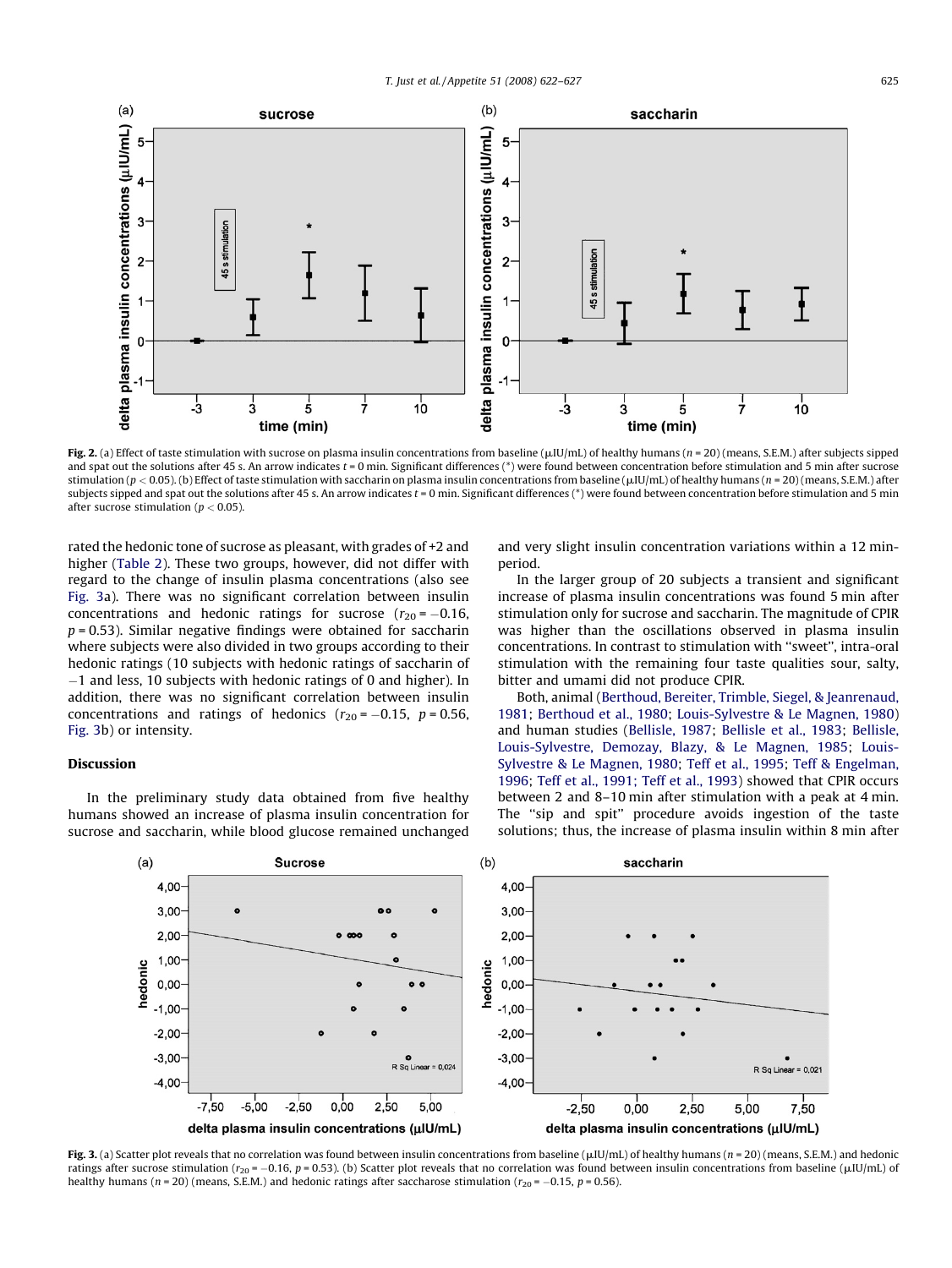<span id="page-4-0"></span>stimulation is related to CPIR and not to absorption of nutrients through the gastro-intestinal tract, especially when the blood glucose concentration remained unchanged during the observation period.

To our knowledge, only two studies provided blood glucose and plasma insulin concentrations of nutritive and non-nutritive sweeteners within the same individuals and other taste stimuli using an appropriate paradigm of blood sampling to measure the effect of stimulation on insulin release (Abdallah et al., 1997; Teff et al., 1995). The data presented showed no significant changes in plasma insulin and blood glucose 1 or 2 min after application of sweeteners.

In comparison to the stimulation paradigm used by [Teff et al.](#page-5-0) [\(1995\),](#page-5-0) we used a modified stimulation paradigm. The individuals had to sip and rinse continuously for 45 s before spitting out the solution, in contrast to sipping and swishing for 15s and expectorating for a 1 or 2 min period ([Teff et al., 1995](#page-5-0)). Maybe the fasting condition prior to measurements plays a significant role in terms of disclosing CPIR as a brief phenomenon with a relatively small magnitude. It has been shown, that there is an association between eating restraint and the magnitude of CPIR the latter to such an extent that subjects with greater dietary restraints exhibited greater CPIR (Simon, Schlienger, Sapin, & Imler, 1986; [Teff & Engelman, 1996](#page-5-0)). With regard to CPIR regulation, palatability and hedonic rating were assumed to play a significant role in determining the magnitude of CPIR. Animal experiments exhibited evidence that CPIR occurs in response to a high palatability (Berthoud et al., 1981; Louis-Sylvestre & Le Magnen, 1980). In humans, higher insulin concentrations were found when subjects were exposed to highly palatable food (Bellisle et al., 1985; Lucas, Bellisle, & Di Maio, 1987), while in another study such correlation was not found [\(Teff & Engelman,](#page-5-0) [1996](#page-5-0)). In our study no significant correlation was found between the insulin concentration after 5 min stimulation and the hedonic ratings for sucrose and saccharin. One relevant explanation may be here that plain taste stimuli rather than real food were used. But the differences in hedonic ratings and sweetness intensity and the magnitude of CPIR for sucrose and saccharin suggest indirectly that pleasantness affects the magnitude of CPIR. Saccharin was less intense and less palatable and revealed a smaller CPIR than sucrose.

The current data indicated that a transient increase of plasma insulin concentration was observed for sucrose and saccharin, while the blood glucose concentration remained unchanged within this 10 min period. Based on reference data from our laboratory (3–17  $\mu$ IU/mL) the increase of plasma insulin concentration was small, but could be differentiated from oscillations of plasma insulin.

Cephalic phase reflexes can be stimulated by gustatory, olfactory, structural, and thermal properties of food. The present study revealed that CPIR occurred only due to gustatory stimulation. It was not confounded by visual, olfactory and chewing stimuli which had been controlled in this study. To compare results of previous animal experiments ([Tonosaki et al., 2007\)](#page-5-0) with our results, the same stimuli and blood collecting paradigm were used. Using nearly the same techniques for measurement of the insulin/ glucose concentrations, the results obtained in animals can also be found in humans even when venous, not arterialized blood was used. Due to sparse distal veins of the hand in 7 of 20 subjects and due to non-compliance of additional 2 subjects to insert an intravenous retrograde dwelling catheter into the vein, the catheter was inserted in all subjects in a cubital vein. Therefore venous blood instead of arterialized venous blood was used in our study. It is unlikely that blood sampling technique significantly influenced our results. Another limitation of the study is that only one baseline blood sample was taken. But the comparison of insulin variations from baseline sampling obtained on a separate day compared to those of taste stimulation-related insulin changes revealed relevant differences being higher after gustatory stimulation.

For adequate baseline sampling blood from five subjects of the pilot study was sampled for a 12 min-period (seven samples) on a separate day. During this time subjects did not receive any oral taste stimuli.

In conclusion, the present study suggests that, using an appropriate stimulation paradigm without ingestion of the stimulus, both, the non-nutritive sweetener saccharin and the nutritive sweetener sucrose have an effect on CPIR in humans under fasting conditions. The data obtained in this study will be explored further in patients with gustatory loss whose chordatympani nerve, which confers gustatory and general sensation from the tongue, has been transected bilaterally during middle ear surgeries. As mentioned earlier, rat experiments suggest that chorda tympani transection will dispose of CPIR.

#### Acknowledgement

We would like to thank Dr. Joseph Brand very much for his most helpful comments on earlier versions of this manuscript.

### References

- Abdallah, L., Chabert, M., & Louis-Sylvestre, J. (1997). Cephalic phase responses to sweet taste. The American Journal of Clinical Nutrition, 65(3), 737–743.
- Bellisle, F. (1987). The cephalic phase of insulin secretion in man. Diabete Metabolic, 13(2), 144–151.
- Bellisle, F., Louis-Sylvestre, J., Demozay, F., Blazy, D., & Le Magnen, J. (1983). Reflex insulin response associated to food intake in human subjects. Physiology  $\&$  Behavior, 31(4), 515–521.
- Bellisle, F., Louis-Sylvestre, J., Demozay, F., Blazy, D., & Le Magnen, J. (1985). Cephalic phase of insulin secretion and food stimulation in humans: A new perspective. American Journal of Physiology, 249(6 Pt 1), E639–E645.
- Berthoud, H. R., Bereiter, D. A., Trimble, E. R., Siegel, E. G., & Jeanrenaud, B. (1981). Cephalic phase, reflex insulin secretion. Neuroanatomical and physiological characterization. Diabetologia, 20(Suppl.), 393–401.
- Berthoud, H. R., Trimble, E. R., Siegel, E. G., Bereiter, D. A., & Jeanrenaud, B. (1980). Cephalic-phase insulin secretion in normal and pancreatic islet-transplanted rats. American Journal of Physiology, 238(4), E336–340.
- Bruce, D. G., Storlein, L. H., Fuller, S. M., & Chisholm, D. J. (1987). Cephalic phase metabolic responses in normal weight adults. Metabolism, 36, 721–725.
- Griffin, J. P. (1992). Drug-induced disorders of taste. Adverse Drug Reactions and Toxicological Reviews, 11(4), 229–239.
- Hartel, B., Graumbaum, H.-J., & Schneider, B. (1993). Effect of sweetener solutions on insulin secretion on blood glucose level. Ernährungs-Umschau, 40(4), 152–155.
- Just, T., Pau, H. W., Steiner, S., & Hummel, T. (2007). Assessment of oral trigeminal sensitivity in humans. European Archives of Otorhinolaryngology, 264(5), 545–551.
- Louis-Sylvestre, J., & Le Magnen, J. (1980). Palatability and preabsorptive insulin release. Neuroscience and Biobehavioral Reviews, 4(Suppl. 1), 43–46.
- Lucas, F., Bellisle, F., & Di Maio, A. (1987). Spontaneous insulin fluctuations and the preabsorptive insulin response to food ingestion in humans. Physiology & Behavior, 40(5), 631–636.
- Mueller, C., Kallert, S., Renner, B., Stiassny, K., Temmel, A. F., Hummel, T., et al. (2003). Quantitative assessment of gustatory function in a clinical context using impregnated ''taste strips''. Rhinology, 41(1), 2–6.
- Murphy, C., Quinonez, C., & Nordin, S. (1995). Reliability and validity of electrogustometry and its application to young and elderly persons. Chemical Senses, 20(5), 499–503.
- Naim, M., Kare, M. R., & Merrie, A. M. (1978). Effects of oral stimulation on the cephalic phase of pancreatic exocrine in dogs. Physiology & Behavior, 20(5), 563–570.
- Schiffman, S. S., & Zervakis, J. (2002). Taste and smell perception in the elderly: Effect of medications and disease. Advances in Food and Nutrition Research, 44, 247–346.
- Simon, C., Schlienger, J. L., Sapin, R., & Imler, M. (1986). Cephalic phase insulin secretion in relation to food presentation in normal and overweight subjects. Physiology & Behavior, 36(3), 465–469.
- Stillman, J. A., Morton, R. P., Hay, K. D., Ahmad, Z., & Goldsmith, D. (2003). Electrogustometry: Strengths, weaknesses, and clinical evidence of stimulus boundaries. Clinical Otolaryngology and Allied Sciences, 28(5), 406–410.